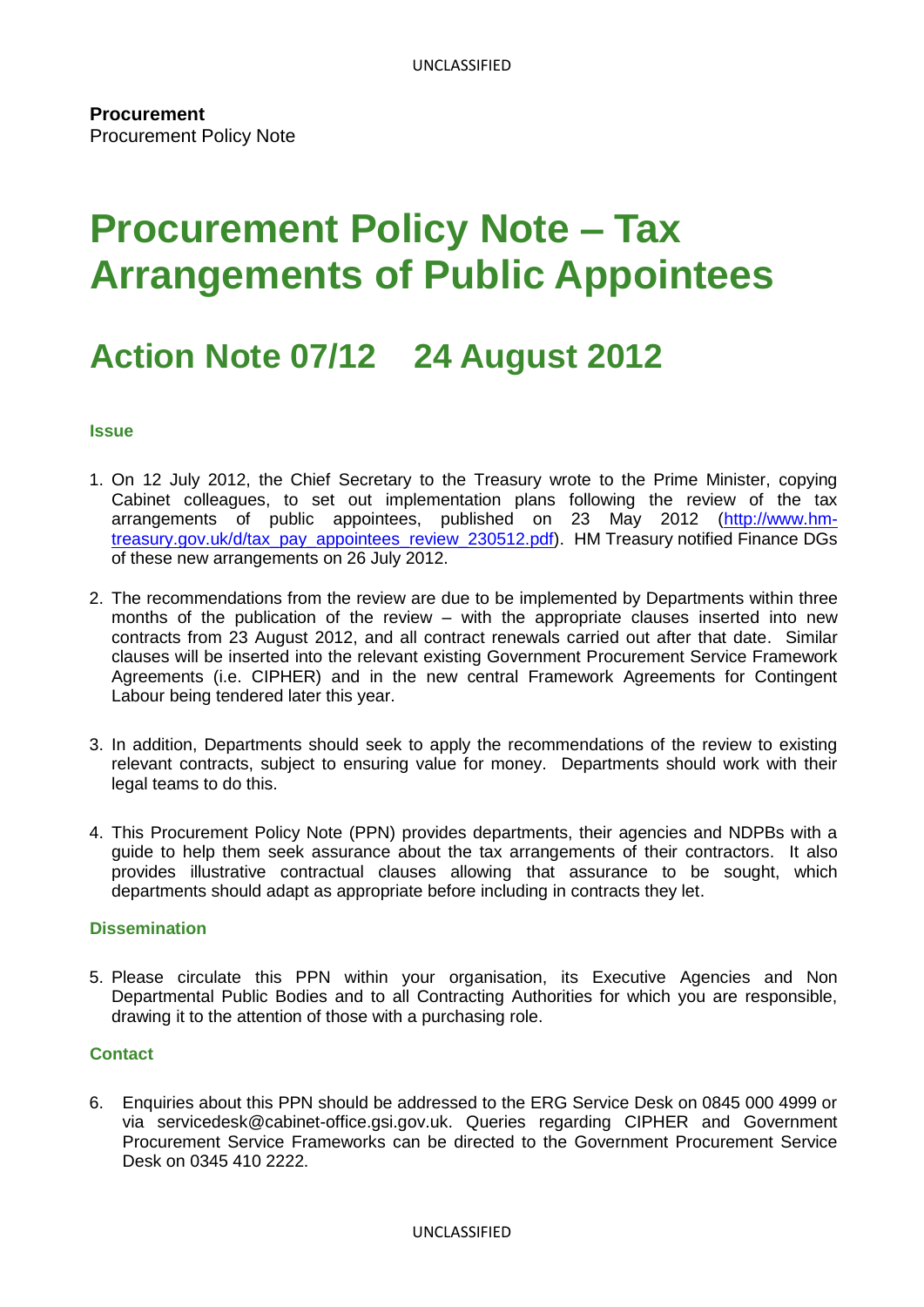# **Scope of this PPN**

7. The contents of this PPN apply to all Central Government Departments including their Executive Agencies and Non Departmental Public Bodies. Similar guidance will be provided to NHS organisations, and Academy Schools guidance will be updated to reflect the recommendations of the review.

# **Background**

- 8. On 31 January 2012, the Chief Secretary to the Treasury announced a review of the tax arrangements of public sector appointees. The aim of the review was to ascertain the extent of arrangements which could allow public sector appointees to minimise their tax payments, and make appropriate recommendations.
- 9. The review was published on 23 May 2012 The key conclusions were:
	- the most senior staff must be on the payroll, unless there are exceptional temporary circumstances, which will require Accounting Officer sign-off and cannot last longer than six months;.
	- departments must be able to seek formal assurance from contractors with off payroll arrangements lasting more than six months and costing over £220 per day that income tax and national insurance obligations are being met. Departments should terminate the contract if that assurance is not provided. Departments also have the option of extending this requirement to other contractors as they believe appropriate.
	- implementation will be monitored carefully with financial sanctions for departments that do not comply.

#### **Next Steps**

- 10. Departments should now use the guide and illustrative clauses attached at Annex A and B to implement the recommendations of the review, ensuring they work closely with their colleagues in Finance and HR, and with their legal teams.
- 11. To ensure the recommendations of the review have been successfully implemented, the Treasury and Cabinet Office will carry out a monitoring process in April 2013. This process will request information including:
	- a. the number of off-payroll engagements for those earning more than £220 per day for longer than 6 months since 23<sup>rd</sup> August 2012;
	- b. the number of these for whom assurance as to their tax obligations has been sought;
	- c. the number who have successfully provided assurance; and
	- d. action taken against those who have not
- 12. In addition, Departments will be asked to report to Parliament on the outcome of applying these principles to existing contracts as part of the 2012-13 annual report and accounts process. DGs for Finance will be provided with further details on this directly from HM Treasury in due course.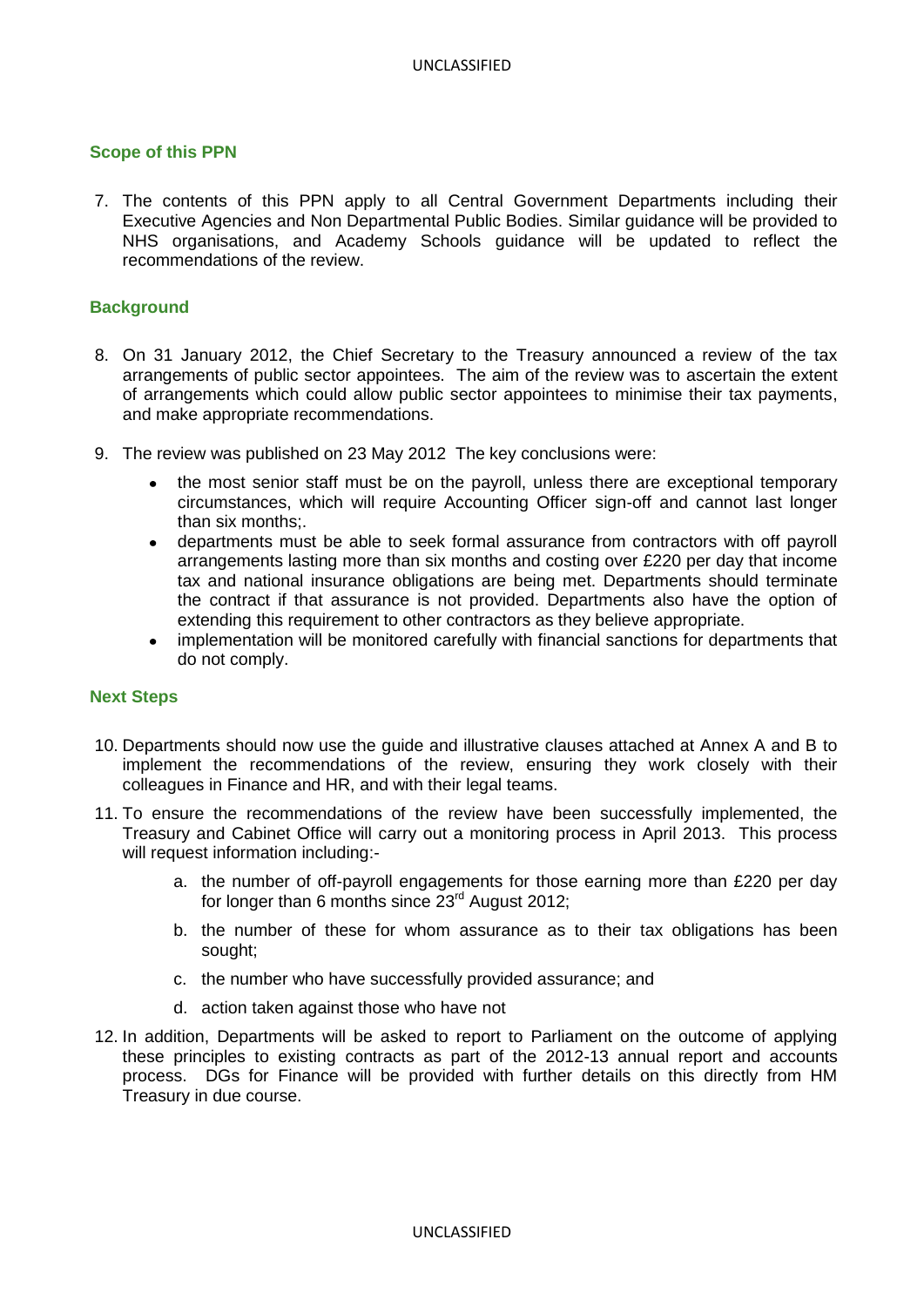# **Annex A – Assurance Guide**

This guide is to help departments seek assurance regarding the income tax and NICS obligations of their appointees, as recommended by the CST Review of Tax Arrangements of Senior Public Sector Appointees.

The department must have the contractual right to seek assurance that the worker is meeting their income tax and National Insurance obligations if an individual (the "worker") is engaged by the Department for 6 months or longer and being paid £220 per day or more but not being paid through the departmental payroll (with PAYE and NICs deducted at source).

In line with the recommendations of the CST review, departments should decide when to seek the assurance. For example, they may wish to seek the assurance for some contracts only. They may seek the assurance at the start of the contract, if they know it will last for 6 months or longer; alternatively they may seek the assurance at the 6-month or some other point.

Workers should be responsible for the information provided, even if it comes from their accountant or professional adviser, and given a reasonable time (e.g. 20 working days) to provide information requested.

#### *Worker engaged directly*

Where the worker is engaged directly (not through a limited company or other body) it is the responsibility of the engaging Department to ensure that they correctly classify the status of the worker as employed or self-employed. They must do this prior to the engagement starting; this is a requirement for every UK employer. The status and tax treatment is determined by the terms and conditions under which a worker is engaged. Departments may seek assurance about the tax obligations of workers engaged directly by following step one below.

# *Working through a limited company or other body operating PAYE on their whole salary*

Where a worker is not on the department payroll but is working through a limited company or other body and on the payroll of that body there is no requirement for the department to operate PAYE and NICs. The Department may seek assurance by following step two below.

#### *Worker working through their own limited company*

Where someone is working through their own limited company (a "personal service company" PSC) there is no requirement for the department to operate PAYE and NICs. Instead, the worker must consider the intermediaries" legislation known as IR35.

The IR35 legislation prevents people who would be classed as an employee if the company was not in place from paying less tax by operating through a PSC than by being engaged directly by the engager (the department). It says that if the relationship between the worker and the engager (the Department) would be employment if it weren't for the interposition of the company, then the worker must treat the money from that contract as earnings and pay PAYE tax and NICS on the money.

Departments may seek assurance in these circumstances by following step three below.

#### **Step One – employment status**

The Department should use HMRC"s online Employment Status Indicator (ESI) tool [\(https://esi2calculator.hmrc.gov.uk/esi/app/index.html\)](https://esi2calculator.hmrc.gov.uk/esi/app/index.html) to determine if the worker is classed as self-employed or an employee for tax purposes. Then:

if the worker is classed as self-employed – the Department should confirm that the worker is registered to pay tax. For example if the worker has been working on a self employed basis for a number of years they might provide their previous year"s business accounts and filed tax return, or if they are newly self employed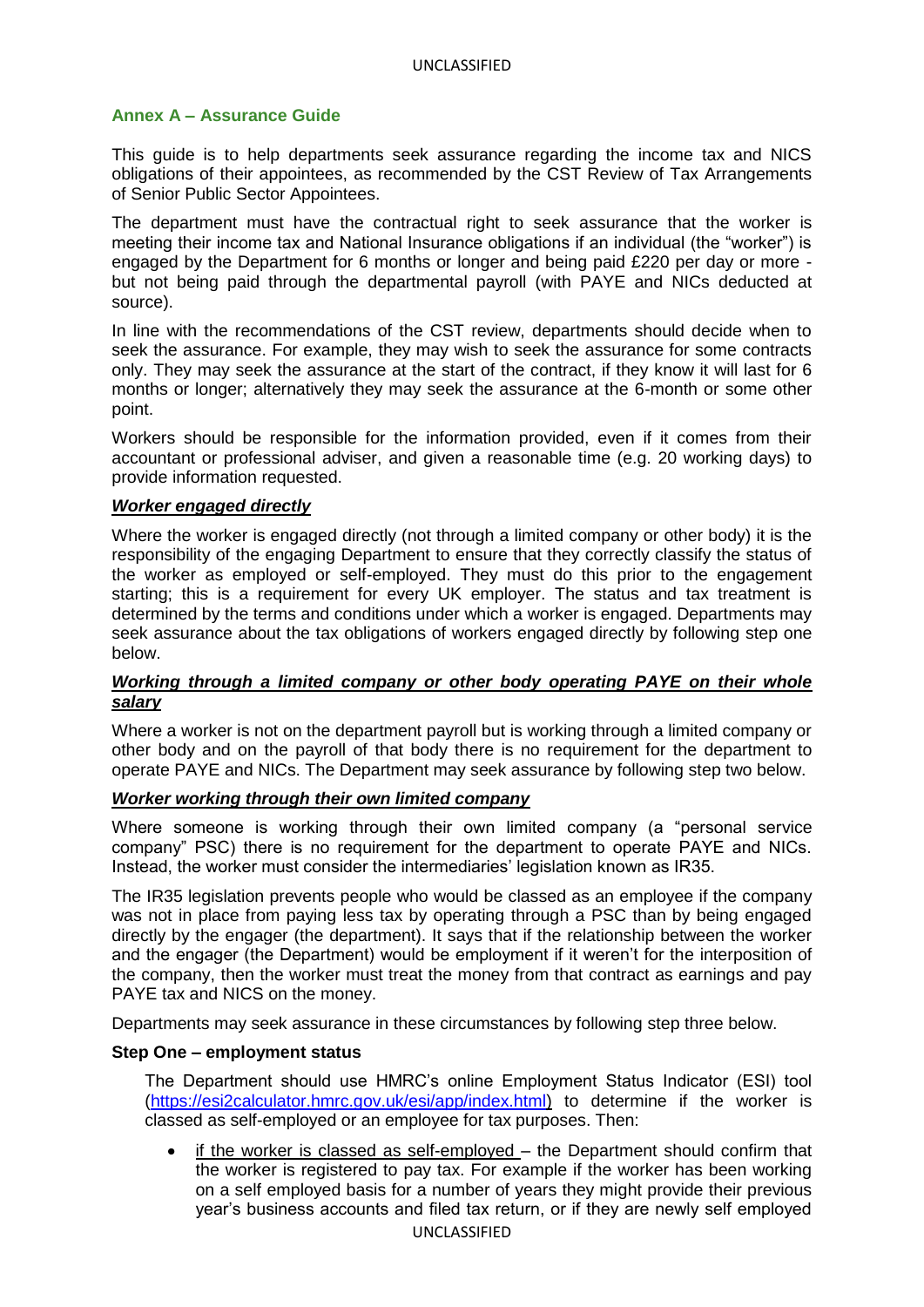#### UNCLASSIFIED

they will be able to provide form SA250 as evidence that they have registered as self employed with HMRC. Once the evidence has been provided, the department need take no further action. This evidence can be provided at the 6 month point.

if the worker is classed as an employee – they should be put onto the departmental payroll. (As explained above, if they are working through a limited company, seek assurance as set out at step two or step three below.)

#### **Step Two – engaged by (or seconded from) a company or other organisation**

If the worker is engaged through a limited company (or other organisation e.g. a partnership or a university) and is on the payroll of that company and having PAYE and NICs deducted at source by the limited company then the worker can provide evidence that all of the money they are paid by the Department is put through that body and they are receiving/withdrawing it with PAYE/NICs deducted at source.

This can be evidenced by the production of their payslips which will show the salary, and PAYE and NICs deductions. (The company may deduct a small percentage for administrative costs.) The person may be the director of the company, working for a personal service company or one of many employees. This test also applies to those on secondment whose parent organisation is reimbursed for their salary. It will be possible for the worker to provide payslips at the 6 month point for the previous 6 months.

#### **Step Three – engaged through a personal service company**

Where the worker is engaged through their own limited company (a personal service company) and not withdrawing all their income from the department under PAYE (as set out in step two) they will need to provide evidence of one of the following:

- a) The worker should be able to show that their service company is low risk for IR35 according to HMRC's "business entity" tests described in HMRC guidance published May 2012 <http://www.hmrc.gov.uk/ir35/guidance.pdf>. This means that they are a low risk of HMRC checking whether they need to operate the IR35 legislation described in step three. The worker will be able to provide this at the 6 month point. Provided the terms of the engagement remain the same, the service company will remain low risk for the duration of the contract.
- b) If the worker is medium or high risk according to HMRC"s "business entity" tests but feels that they are outside the scope of IR35, then they will need to provide assurance in a different way – for example, following a contract review by HMRC"s independent IR35 helpline. The worker will be able to provide evidence of a contract review to say that they are outside the scope of the IR35 legislation at the 6 month point. If the terms of the contract remain the same, the assessment of the service company will not change for the duration of the contract.
- c) If the contract is within the scope of IR35, the worker can provide evidence that they are operating the IR35 legislation on the payments received from the Department. This can be evidenced by the worker providing a "deemed calculation". This is a calculation that requires the worker to consider all the income for the year from a particular contract that is within IR35, make a "deemed payment" to HMRC for employer NICs and pay employee NICs and PAYE on the remainder of the income. The deemed payment calculation can be accessed online at [http://www.hmrc.gov.uk/ir35/ir35.xlt.](http://www.hmrc.gov.uk/ir35/ir35.xlt) The legislation only requires the individual to make this payment at the end of the tax year, so it will not be possible to provide assurance until this point – the individual will need to indicate that they are intending to do this when assurance is sought and commit to meeting this requirement at an agreed later date.

If the department is not satisfied with the evidence they receive they may send details to their CRM or customer coordinator in HMRC to be considered alongside other intelligence to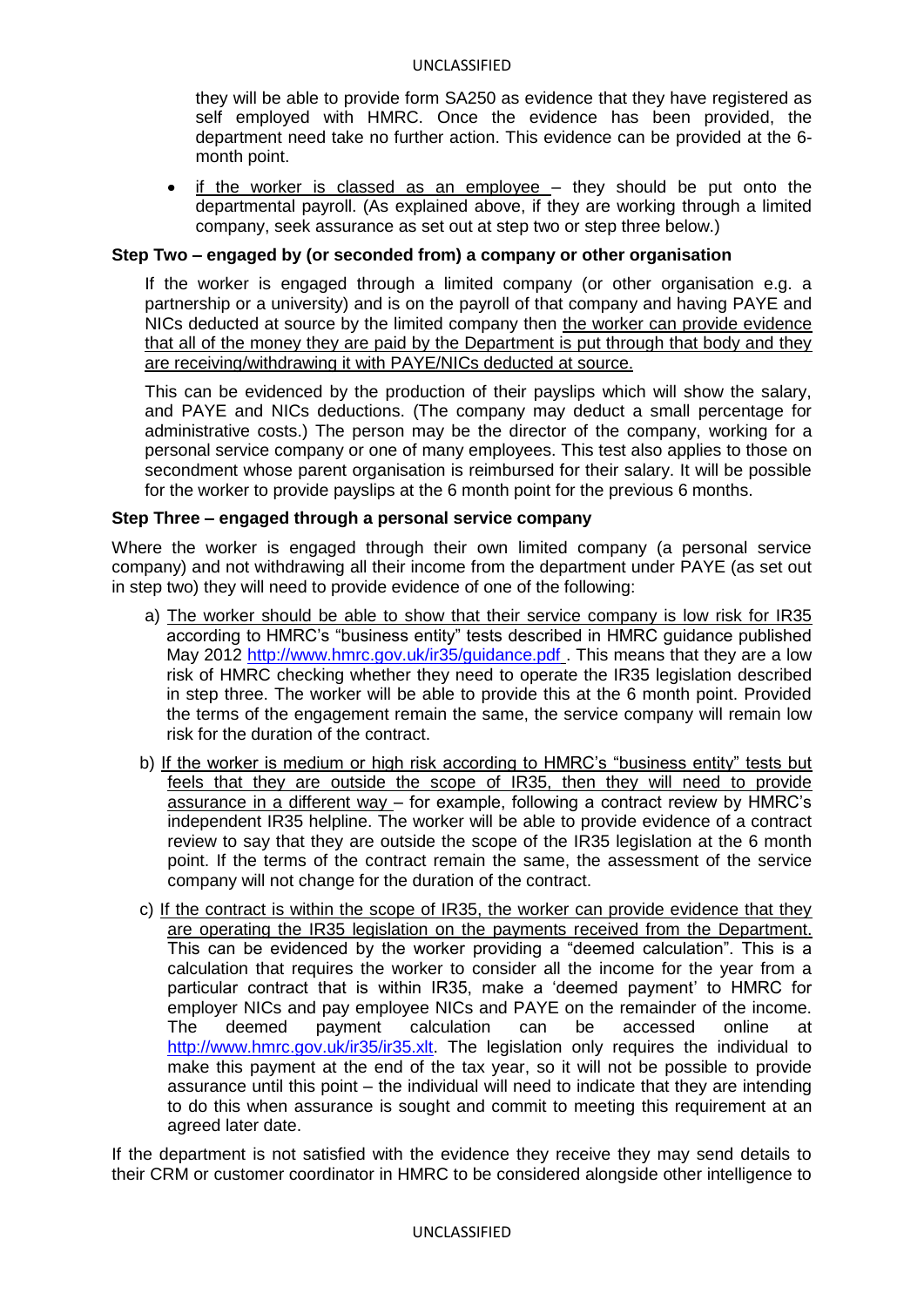#### UNCLASSIFIED

support HMRC"s work to tackle non-compliance. Taxpayer confidentiality means that HMRC will not be able to share the results of any follow-up action with the department.